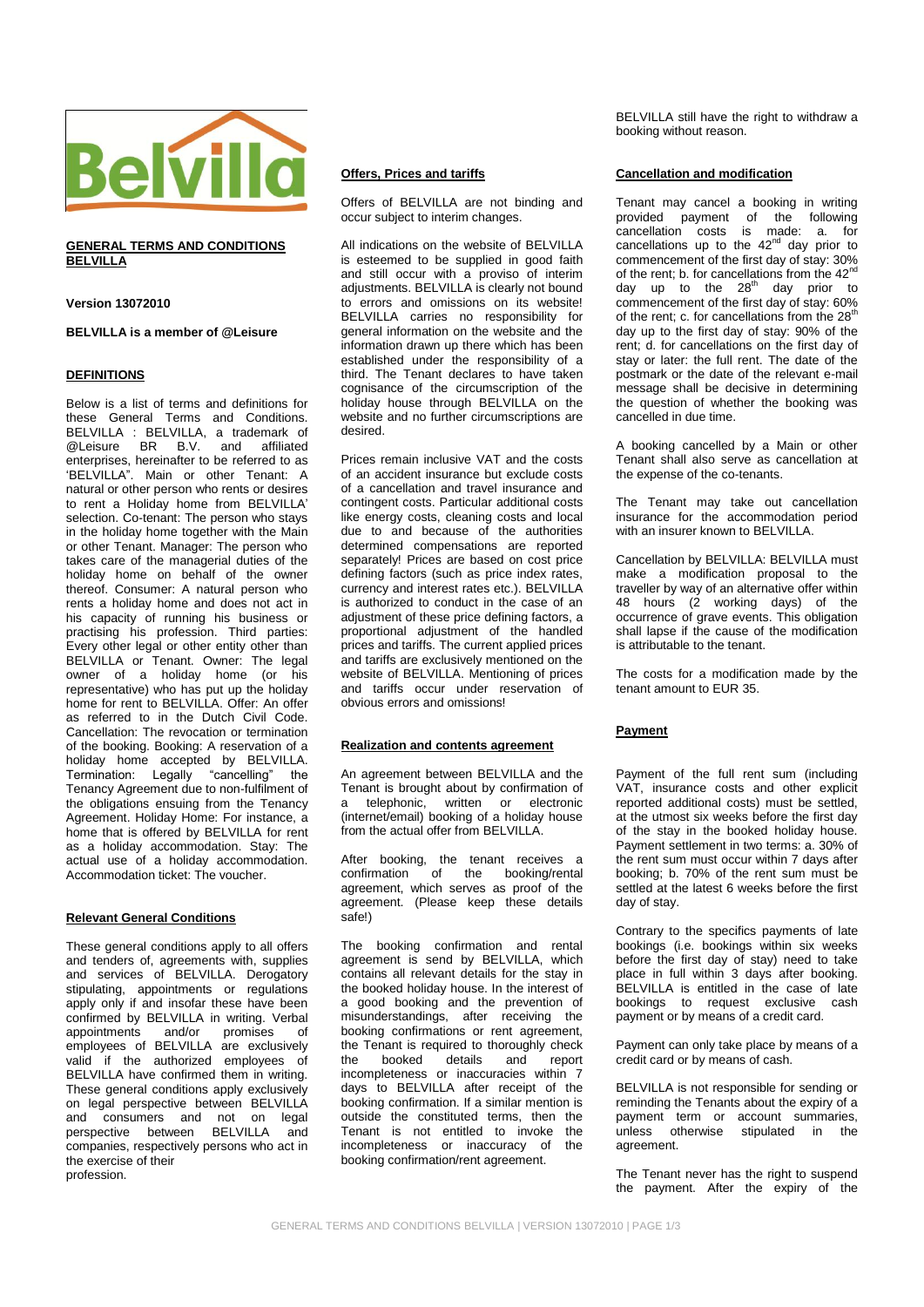payment terms, the tenant is omitted. The Tenant can raise the omission by paying the full rent money to BELVILLA within 3 days after entering the omission.

By not or not paying on time then there will be all kinds of legal process and execution costs as well as extra judicial collecting charges for accounts from the Tenant. The extra judicial collecting charges amounts to at least 15% of the invoice amount with a minimum of Euro 100.

BELVILLA has the continuous right to request the security of payment before as well as after the completion of the rent agreement. The same applies under suspension of the execution of the rental agreement until the security stands; if the right of BELVILLA is not applied to, BELVILLA still has the right of claims based on damage and/or complete or partial cancellation, without judicial intermediary and without claiming for any indemnification from BELVILLA.

### **Deposit**

The Tenant needs to pay a deposit for the stay in the holiday house on the spot, failing in nonpayment thereof the rental on the commencing date will be considered as dissolved!

The deposit needs to be received on arrival at the accommodation address to the Owner or the Manager of the holiday house, unless the rental agreement is stipulated differently on the residence ticket (voucher). After the end of stay in the holiday house the additional costs such as contingent service and cleaning costs are settled and observed damages or loss of things present in or to the holiday house is settled with the deposit and the remainder of the deposit is repaid to the Tenant. For the repayment of the deposit, the Tenant needs to provide the owner or the manager with his/her full address and bank account details (account number and IBAN and BIC code).

#### **Tenant Laws and Obligations at the place of the holiday house**

With regard to the current situation, the local right of application beside these conditions and the rental agreement still applies. These conditions and rental agreement prevail in so far that the law has not stipulated otherwise.

On arrival at the holiday house, The Tenant need to collect the keys from the holiday house between 16.00 and 18.00 from the Owner or Manager, unless otherwise stipulated in the rental agreement or the residence ticket (voucher). On an arrival outside the mentioned time, then the Tenant need to make an appointment directly with the owner.

Unless otherwise stipulated in the rental agreement or the residence ticket (voucher)

the Tenant is required to vacate the holiday house at the time stipulated on the rental agreement. BELVILLA is not responsible for the consequences of late departure than the stipulated time!

On departure later than the stipulated time on the residence ticket (voucher), the Tenant is required to pay an additional amount per day.

It is important that the Tenant conducts him/herself as a good Tenant and use the holiday house in accordance to the user instructions given by BELVILLA or owner/manager.

The Tenant and his/her cotenants are lawfully responsible for any damages to or in the holiday house. In such a case, any damages need to be reported by the Tenant directly to the Owner. Reparation or replacement costs needs to refund immediately by the Tenant directly to the Owner/Manager on duty.

On departure, the Tenant need to leave the holiday house in a descent state – meaning: leave the house cleanly swept. The things present inside the holiday house needs to replace in its original place (as on arrival). Dinner sets needs to be washed and packed away at its original place. The Owner/Manager will observe whether (several) things have not been placed in its original place or if the holiday house has been cleanly swept, if not, the Owner/Manager is entitled to charge the Tenant extra (cleaning) costs.

The Tenant need to use linen on the beds and is not allowed to use the beds without sheets.

## **Termination of the rental agreement**

BELVILLA is authorized to cancel the rental agreement with immediate effect: a. if, in case of notice of default, and neglect of the fulfilment of important issues, which have to be applied to, stated in the rental agreement and/or these conditions. In case the Tenant has been summoned to this, not acting as a good tenant, in particular if the Tenant, in spite of warnings from the owner or the manager, caused serious hindrance to his/her accommodation surroundings.

### **Complaints**

Each holiday house is carefully selected and inspected by BELVILLA. BELVILLA stands in for the precision of the holiday house, with the understanding that a variation of 15% of the applied living surface and distances are esteemed as acceptable. The description and impression of the holiday house and the direct surrounding, which falls under provisions, furnishing, facilities and recreation possibilities can in their nature or due to interim changes or season influences differ from the description on the website of BELVILLA. Employees of BELVILLA supply if required modified information to the point, which has been given to the knowledge of BELVILLA. The information in question is esteemed personal and to be subjective.

The Tenant is still entitled to submit his/her grievances by means of a complaint to BELVILLA. BELVILLA needs to handle a complaint adequately and with capable speed, thus handling the complaint with criterion of reasonableness and fairness.

The Tenant serves a complaint, originating on arrival at the holiday address or during the stay, at the latest within 24 hours to be reported to the Owner/Manager. The Owner/Manager will endeavour to solve the complaint immediately on the spot. In case the established complaint cannot be solved on the spot by the Owner/Manager, then the Tenant need to report the complaint within 48 hours after the observation telephonically to BELVILLA still providing BELVILLA the possibility to solve the problem on the spot. The complaint can be reported telephonically during office hours, on the telephone number of BELVILLA (+31 40 2110101 and Belgium 03 275 05 05). Outside office hours then so called S.O.S. – telephone number on the residence ticket (voucher) can be called.

In case a complaint after consultation with the owner/manager and BELVILLA cannot be solved on the spot to the satisfaction of the Tenant, the Tenant need to request a multilingual complaints form from the Owner/Manager and complete it within 30<br>
days after departure from the days after departure from accommodation and send to BELVILLA. Failing in doing so, the complaint will not be attended to. BELVILLA will handle the complaint within 30days after receipt and in case the complaint seems to be justly, an appropriate resolution will be searched for, corresponding the seriousness of the complaint.

The Tenant can within 3 months after the complaint have been submitted to BELVILLA, take up the dispute in writing at the Dispute Commission Home Shop (Postbus 90600, 2509 LP, Den Haag, The Netherlands). Before making use of the possibility, the tenant needs to give BELVILLA the possibility to handle the complaint personally. There are costs relating to submitting a dispute to the Dispute Commission Home shop, which is carried by the one submitting the dispute to the Dispute Commission Home Shop. The Dispute Commission Home shop decides by means of a binding recommendation. BELVILLA will send the information regarding the procedures of the Dispute Commission Home shop on first request to the Tenant.

The Tenant is authorized to take up a complaint within 1 year after sending the statement, which has been pending at the Dispute Commissions Home shop and which is decided by the Dispute Commission. In case the complaint is not resolved in the opinion of the Tenant, it can be taken up with a judge for that purpose.